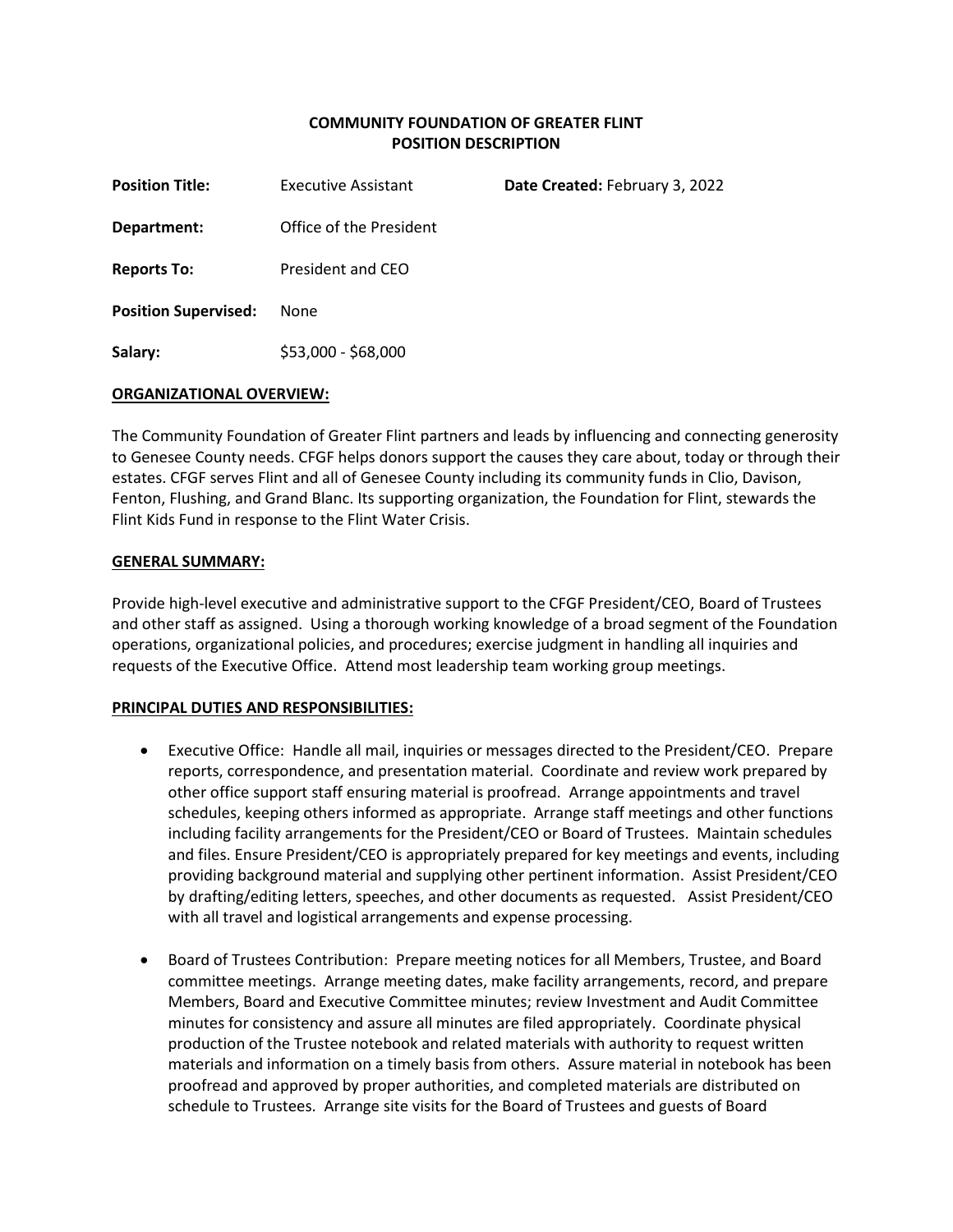meetings. Responsible for organizing and arranging accommodations, travel, and services in connection with site visits, Board and committee meetings, staff meetings and other Foundation functions. Responsible for drafting minutes of Board of Trustees' meetings.

- Foundations Contribution: Provide administrative support to the President/CEO. Handle special projects, including program requests and confidential matters. Serve as the President/CEO's special representative as needed. Prepare reports as necessary for internal planning and review. Proactively identify and monitor critical factors affecting the Foundation and the Foundation's ability to meet those challenges; proactively anticipate potential risks/opportunities and develop strategies for managing them. Build effective working relationships with Foundation members to ensure the President/CEO and leadership team's directions are aligned and good outcomes are achieved. Serve as a liaison between the President/CEO, Trustees, and the leadership team. Provide advisory services to management as necessary. Identify major issues requiring resolution and/or leadership team involvement. Complete special projects as assigned. Maintain and revise formal office administrative manual as needed. Schedule, coordinate and support internal meetings, presentations and other activities hosted at the Foundation. Organize and prioritize activities and work ensuring management of and follow through on next steps. Collect, compile, and communicate information and action items. Assist leadership team with development, planning and implementation of organizational goals, strategic plans, program initiatives, meetings, and coordination across the organization; provide tracking and follow-up as needed
- The position holder must be able to perform each essential job function in a satisfactory manner. Reasonable accommodations may be made to enable individuals with disabilities to perform the essential functions.

## **KNOWLEDGE SKILLS AND ABILITIES REQUIRED:**

The factors listed below are representative of the necessary knowledge, skills, and/or abilities.

- a. *Education*: A bachelor's degree preferred, with equivalent combination of education and experience in this position.
- b. *Experience*: 5-10 years project management and administrative support experience.
- c. *Decision making*: Able to make complex decisions within a circumscribed area of responsibility using originality and integration of a variety of ideas and experience. Decision making at this level is complex but generally within a circumscribed area of responsibility. Expected to provide thoughtful insight into the decision process based upon limited concrete information within specific area of expertise and with very few, if any, standard procedures to apply. Consultation is provided by leadership, but recommendation by the position holder is an expected outcome. Successful decisions require originality and integration of a variety of ideas and experience.
- d. *Communication*: Able to present information effectively to a broad audience interacting frequently with others. Required to present written information in a coherent and effective manner using a variety of mediums. Verbal communications are varied, frequent, and may require presentations at meetings. The position holder at this level will use their